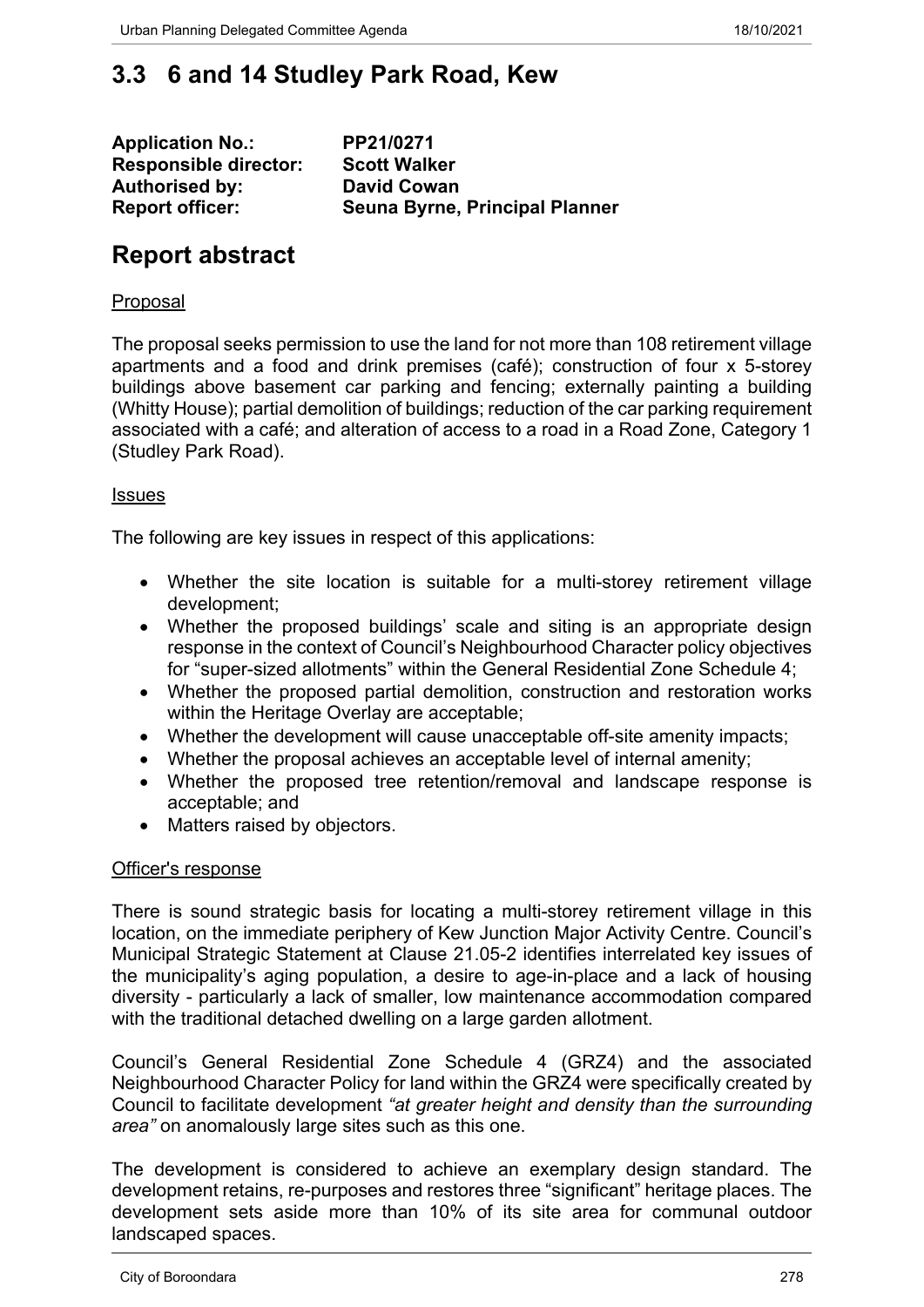The development retains 27 canopy trees and proposes planting 151 new trees, such that the site will achieve 44% canopy cover over outdoor space within 10 years. The development proposes only 38.4% site coverage.

Council's Urban Designer describes the development as meticulously crafted and *"thoughtful and expertly executed to suit the site and locale"*, noting *"the architectural expression reinvents familiar features of the Arts and Crafts movement in an imaginative manner to provide local relevance and allow the new buildings to talk to their historic neighbours and nestle comfortably within their surroundings."*

Notwithstanding that it does not apply to retirement village developments, the proposal achieves a very high level of compliance with ResCode, including Standards B8 (site coverage), B9 (permeability), B17 (side and rear setbacks, subject to conditions), B21 (overshadowing), B22 (overlooking) and B28 (open space).

The proposed demolition and buildings and works within the Heritage Overlay (HO) are described by Council's Heritage Advisor as having a positive heritage impact on the heritage fabric, noting the new multi-level buildings are located outside that part of the land affected by the HO and are well-separated from the heritage buildings.

Details of the proposal, discussion of all objections and assessment against relevant controls and policies are contained in the attachment to this report.

# **Officers' recommendation**

That the Urban Planning Delegated Committee resolve that a Notice of Decision to Grant Planning Permit No. PP21/0271 for use of the land for not more than 108 retirement village apartments and a food and drink premises (café); construction of four x 5-storey buildings above basement car parking, including a fence as the fence is visible from a street and externally painting a building (Whitty House); partial demolition of buildings; reduction of the car parking requirement associated with a café; and alteration of access to a road in a Road Zone, Category 1 (Studley Park Road) generally in accordance with the endorsed plans at 6 and 14 Studley Park Road, Kew be issued under the Boroondara Planning Scheme subject to the following conditions:

# **Amended plans required**

1. Before the development starts, amended plans to the satisfaction of the responsible authority must be submitted to and approved by the Responsible Authority. The plans must be drawn to scale with dimensions and an electronic copy provided (Unlocked PDF). When the plans are endorsed they will then form part of the permit. The plans must be substantially in accordance with the advertised plans submitted to Council on 8 June 2021 (Project No. 130771, Drawing Nos.: A-TP10001 Rev J, A-TP11001 Rev D, A-TP12001 Rev L, A-TP12010 Rev P, A-TP12011 Rev J, A-TP12012 Rev J, A-TP12013 Rev J, A-TP12014 Rev J, A-TP12015 Rev G, A-TP13010 Rev G, A-TP13051 Rev F, A-TP13052 Rev F, A-TP13061 Rev G, A-TP20500 Rev B, A-TP20600 Rev B, A-TP22100 Rev D, A-TP22101 Rev D, A-TP22102 Rev D, A-TP22103 Rev E, A-TP22104 Rev C, A-TP22105 Rev C, A-TP22300 Rev D, A-TP22301 Rev C, A-TP22302 Rev C, A-TP22303 Rev D, A-TP22304 Rev C, A-TP22305 Rev C, A-TP22500 Rev D, A-TP22600 Rev D, A-TP22601 Rev D, A-TP32101 Rev E, A-TP32201 Rev E, A-TP32301 Rev D, A-TP32401 Rev D, A-TP32501 Rev C, A-TP32601 Rev D, A-TP33101 Rev B, A-TP33201 Rev B, A-TP33301 Rev B, A-TP33401 Rev B, A-TP33501 Rev B, A-TP33601 Rev D, A-TP45001 Rev C, A-TP45011 Rev C, A-TP45021 Rev C, A-TP45022 Rev C, A-TP45031 Rev C, A-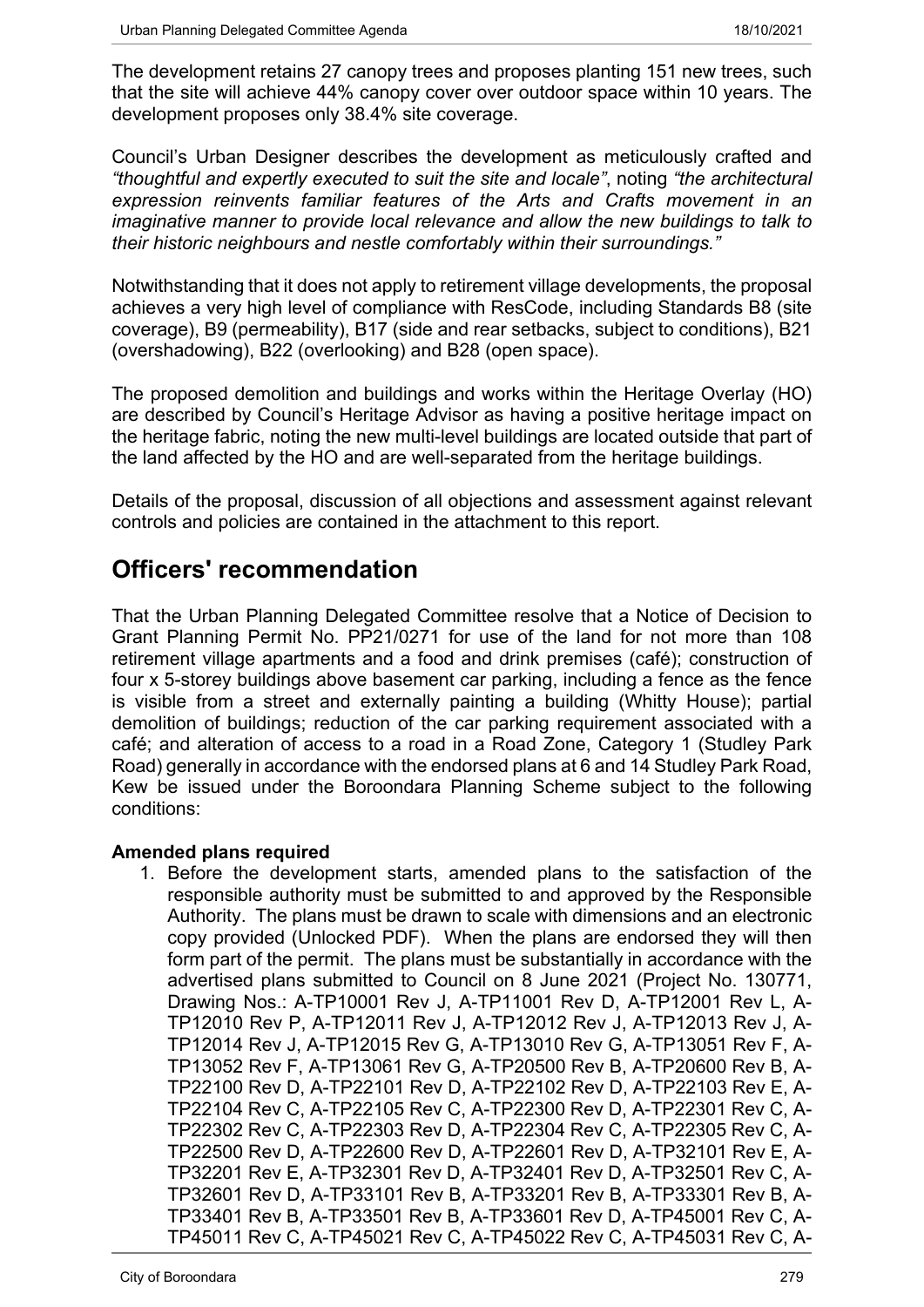TP45032 Rev C, A-TP45033 Rev B, A-TP45041 Rev C, A-TP45042 Rev C, A-TP45043 Rev C, A-TP45051 Rev C, A-TP45052 Rev C, A-TP45053 Rev A, and the Development Summary Ref. A-95001 Rev 15 dated 20 May 2021, and the Materials and Finishes Legend page 55 of the Planning Application Report dated 6 April 2021, all prepared by Woods Bagot Architects) but modified to show:

# **Heritage works**

- a. The steel pergola attached to the flat-roofed annex connecting Whitty House with the stable to be provided in timber, not steel:
- b. The grade or length of the basement ramp via Fernhurst Grove, north of Plumstead House, increased to enable the length of at-grade driveway to be increased insofar as is possible without affecting the function of the ramp from a traffic engineering perspective;

# **General:**

- a. The height of Building A reduced in its south-west corner by adopting the revised Level 3 and Level 4 envelope and apartment layout depicted in the 2 September 2021 Without Prejudice Offer, Drawing A-SK0166\_A, dated 18 August 2021, prepared by Woods Bagot;
- b. Reduction in the size of the substation kiosk and corral, including a minimum 1.5m setback from the boundary shared with No. 1 Fernhurst Grove, consistent with the revised substation arrangement shown in the 2 September Without Prejudice Offer;
- c. A lighting plan for the Whitty House forecourt/cafe area which is consistent with and enhances the desired activation of the space;
- d. A more porous front fence treatment which adopts a 'hit and miss' design philosophy incorporating concrete walls, palisade infill (where the privacy of retirement village residents would not be affected) and low planters as depicted in the 28 September 2021 Without Prejudice Offer, Drawing A-SK0167\_A, dated 17 September 2021, prepared by Woods Bagot;
- e. Relocation of the Whitty House café waste storage area away from the shared boundary with No. 1 Fernhurst Grove or otherwise fully enclosed (with no consequential detriment to the significance of the heritage place);
- f. Building height lowered and/or boundary setback increased in the following locations, to the extent necessary to achieve compliance with Standard B17 of Clause 55.04-1:
	- i. Building A: Level 4 setback from the western boundary (occupied by Apartments A.04.01 and A.04.02);
	- ii. Building C: Level 3 setback from the northern boundary (that part adjacent to the central courtyard of No. 2 Elphinstone Ct, occupied by Apartment  $C.03.04$ ;
	- iii. Building C: Level 4 setback from the northern boundary (that part adjacent to the central courtyard of No. 2 Elphinstone Ct, occupied by Apartment  $C.04.02$ :
	- iv. Building D: Level 3 setback from the western boundary (that part adjacent to the northern SPOS of No. 2 Elphinstone Ct, occupied by Apartment D.03.04);
	- v. Building D: Level 3 setback from the northern boundary (occupied by Apartments D.03.04 and D.03.05);

# **ESD & WSUD:**

g. The inclusion of electric vehicle (EV) charging facilities, or "EV ready" infrastructure, throughout the basement car park;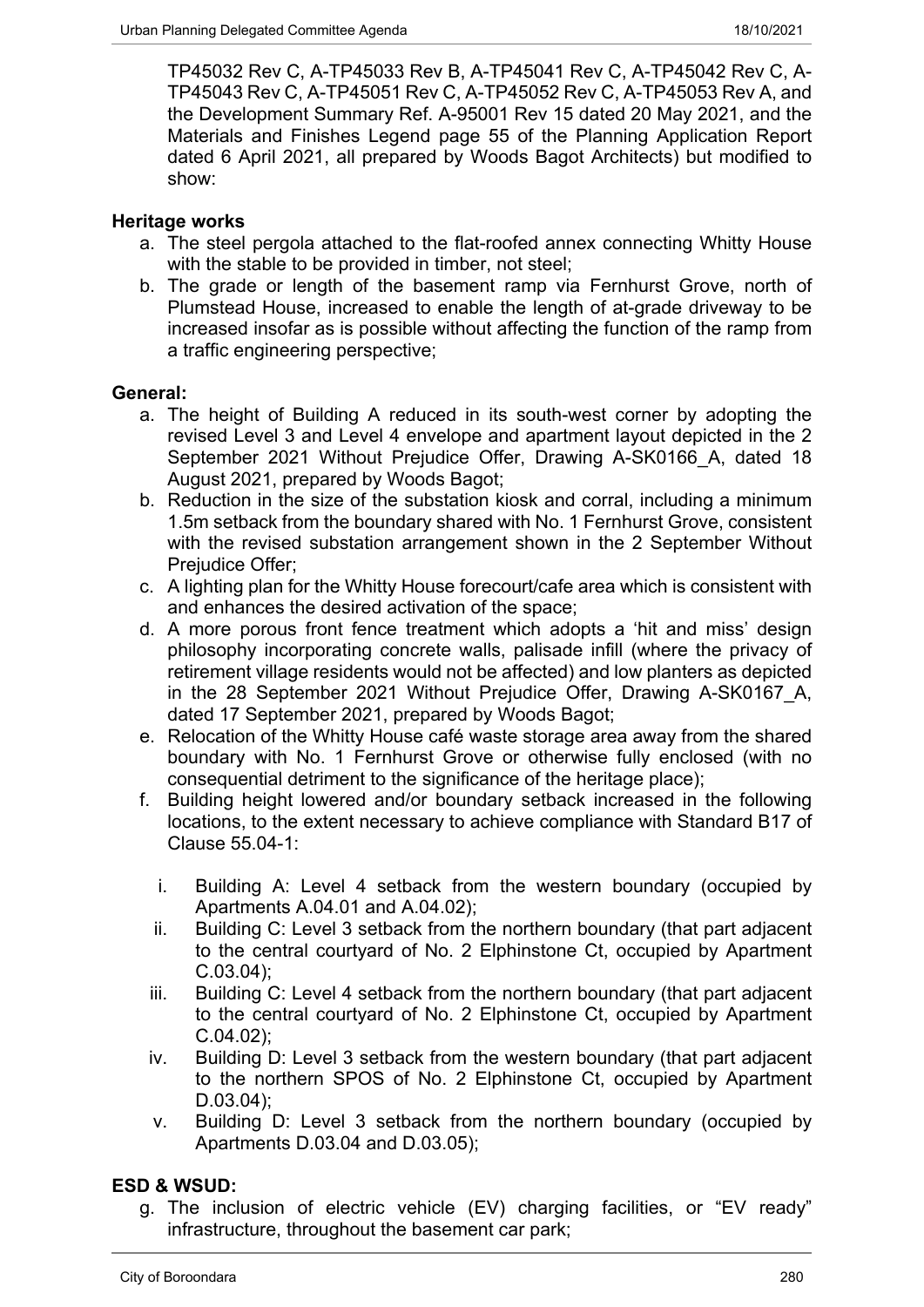# **External materials and finishes:**

- h. Details of the materiality and detailing of the substation enclosure, including doors/frames, demonstrating it seamlessly integrates with the fence and landscape design;
- i. A full-colour schedule of external materials showing the proposed palette of materials and finishes (including an annotated sample board of all external materials) selected for all sides of the buildings. The samples must demonstrate their high quality and durability;

# **Car parking and accessways:**

- j. The Studley Park Road access to be left-in, left-out only with an appropriate triangular traffic island in the middle of the crossover to prevent right-in and right-out movements; (condition required by the Head, Transport for Victoria)
- k. Any necessary signage to be in the traffic island to prevent right-in and rightturn movements; (condition required by the Head, Transport for Victoria)
- l. A notation to the effect bicycle facilities signage is to be displayed and maintained in accordance with the requirements of Clause 52.34-7;

# **Landscape and Tree Retention/Protection:**

- m. 4m x 4m deep soil areas in the south-west corner and both north-west corners of the site and an increase in the basement setback from the southern boundary consistent with the setbacks shown in the 2 September 2021 Without Prejudice Offer (generally 1.5m - 2.0m);
- n. An annotation to the effect street tree removal and replacement planting is only to be carried out by Council's Environmental Sustainability and Open Spaces Department;
- o. Notation on all site and floor plans that Tree Nos. 1, 2, 3, 4, 5, 6, 7, 9, 11, 12, 13, 14, 17, 34, 42, 44, 45, 46, 47, 48, 49, 59, 68, 140, 142, 143 and 145 (as identified in the Arborist Report submitted with the application, Ref. 009734, prepared by Tree Logic, dated 4 June 2021) are to be retained and protected in accordance with the approved Tree Management Plan required by this Permit;
- p. Modifications to the design or construction method of the path to the east of Tree No. 12 (as identified in the Arborist Report submitted with the application, Ref. 009734, prepared by Tree Logic, dated 4 June 2021) to ensure tree roots within the structural root zone are not severed and the path surface to be permeable and laid at or above existing soil grade where it is located within the trees' TPZ;
- q. Further details demonstrating there are no further level changes or works within the TPZ of Tree No. 42 (as identified in the Arborist Report submitted with the application, Ref. 009734, prepared by Tree Logic, dated 4 June 2021) other than that east of the proposed footpath alignment;
- r. Any necessary modifications to the layout of buildings or works recommended by the approved Tree Management Plan required by this permit;

# **Staging of development and landscaping:**

s. A staging plan to reflect any staging of the development and occupation of buildings across the site.

# **Layout not to be altered**

2. The layout of the site and the size, levels, design and location of buildings and works shown on the endorsed plans must not be modified for any reason without the prior written consent of the Responsible Authority.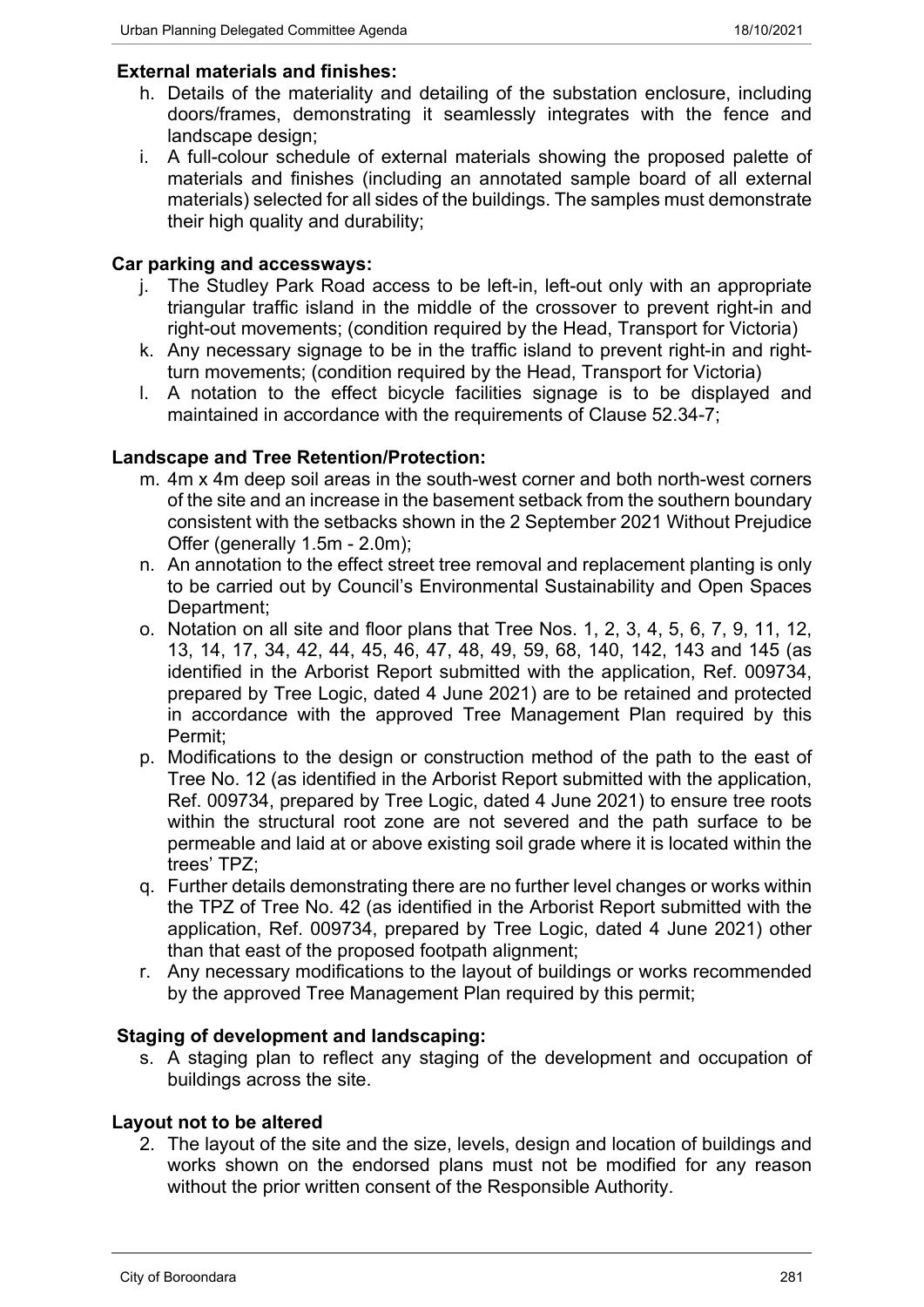#### **Maintenance of WSUD plant and equipment**

3. All plant and equipment associated with rainwater harvesting and re-use for toilet flushing and landscape irrigation must be maintained in good order and regularly serviced in accordance with the recommendations contained in the approved ESD Report required by this Permit, to the satisfaction of the Responsible Authority.

#### **Confirmation of Project Architect**

4. Before the development starts, the Responsible Authority must be provided with evidence to its satisfaction that Woods Bagot Architects or an alternative architectural firm which is acknowledged to have comparable skill and experience to the satisfaction of the Responsible Authority, has been engaged as part of the ongoing consultant team to oversee the design development and construction process ensuring the design quality and appearance of the approved development is realised as shown in the endorsed plans.

#### **Conditions required by the Head, Transport for Victoria**

5. Unless otherwise agreed in writing by the Head, Transport for Victoria, before the development starts, amended plans must be submitted to and approved by the Head, Transport for Victoria. Once approved, the plans must be endorsed by the Responsible Authority and will then form part of the permit. The plans must be generally in accordance with the plans submitted with the application and annotated but modified to show:

a) The Studley Park Road access is to be left-in, left-out only with an appropriate triangular traffic island in the middle of the crossover to prevent right-in and right-out movements.

b) Any necessary signage to be in the traffic island to prevent right-in and rightturn movements.

- 6. The demolition and construction of the development must not disrupt bus operations on Studley Park Roads without the prior written consent of the Head, Transport for Victoria.
- 7. Any request for written consent to disrupt bus operations on Studley Park Roads during the demolition and construction of the development must be submitted to the Head, Transport for Victoria not later than 8 weeks prior to the planned disruption and must detail measures that will occur to mitigate the impact of the planned disruption.
- 8. Prior to commencement of the use, the crossover to Studley Park Road must be constructed at no cost to the Head, Transport for Victoria and to the satisfaction of the Responsible Authority.

#### **Retirement Village**

9. The retirement village must be operated and managed in accordance with the *Retirement Villages Act 1986*.

#### **Community Development Plan**

10.Before the retirement village use starts, a Community Development Plan must be prepared to the satisfaction of the Responsible Authority. The Management Plan must have as its objective the activation of the community garden and Whitty House café/forecourt area through programming that supports community engagement and participation, which may include: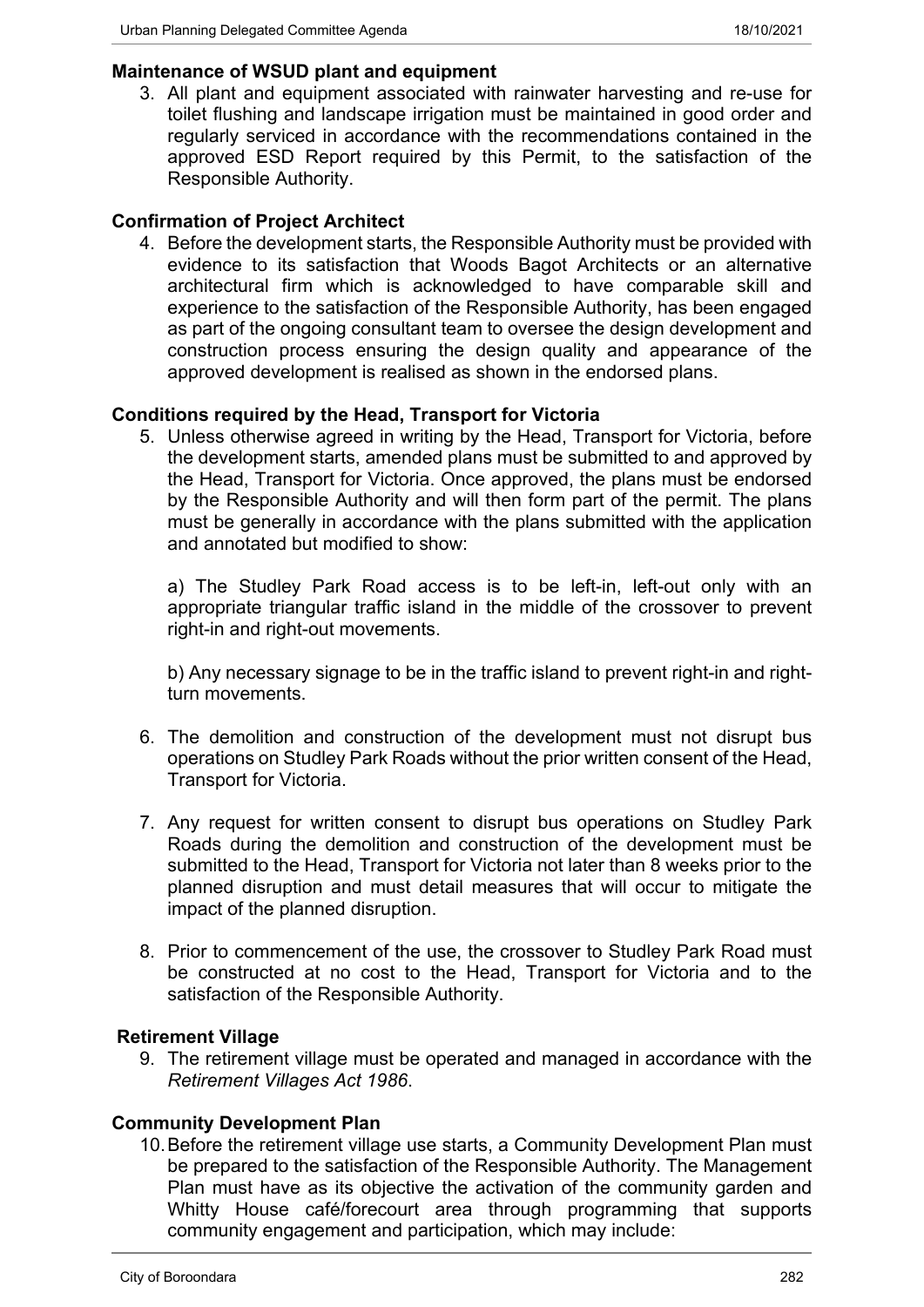- a. Partnerships with community groups and schools to participate in management of the community garden;
- b. Workshops held in collaboration with organisations, such as Council, to provide education on topics such as gardening, growing vegetables and composting; and
- c. Farmers' markets and events;
- d. Parking and traffic management for events;

When approved, the Community Development Plan will form part of the permit and must be implemented to the satisfaction of the Responsible Authority.

# **Hours of Operation - Food and drink premises (Whitty House café)**

11.The food and drink premises use (Whitty House café) allowed under this permit may operate only during the following hours, except with the prior written consent of the Responsible Authority:

| Friday and Saturday: | 7:00am to 9:00pm; |
|----------------------|-------------------|
| Sunday to Thursday:  | 7:00am to 6:00pm. |

# **Fee for street tree supply and planting**

12.Before the commencement of the development, payment of \$5,514.25 for the supply, planting and two years' maintenance of seven new street trees must be paid to Council's Environmental Sustainability and Open Spaces Department.

# **Landscape plan**

- 13.Concurrent with the submission of plans required by Condition 1 of this permit, a Landscape Plan to the satisfaction of the Responsible Authority and generally in accordance with the Landscape Design Report submitted with the application (Landscape Report, Revision C, dated 2 June 2021, prepared by Oculus) must be submitted to and approved by the Responsible Authority. The Landscape Plan must be drawn to scale with an electronic copy provided (Unlocked PDF). The Landscape Plan must show:
- a. An annotation to the effect street tree removal and replacement planting is only to be carried out by Council's Environmental Sustainability and Open Spaces Department;
- b. 4m x 4m deep soil areas in the south-west corner and both north-west corners of the site and an increase in the basement setback from the southern boundary consistent with the setbacks shown in the 2 September 2021 Without Prejudice Offer (generally 1.5m - 2.0m);
- c. Notation that Tree Nos. 1, 2, 3, 4, 5, 6, 7, 9, 11, 12, 13, 14, 17, 34, 42, 44, 45, 46, 47, 48, 49, 59, 68, 140, 142, 143 and 145 (as identified in the Arborist Report submitted with the application, Ref. 009734, prepared by Tree Logic, dated 4 June 2021) are to be retained and protected in accordance with the approved Tree Management Plan required by this Permit;
- d. Modifications to the design or construction method of the path to the east of Tree No. 12 (as identified in the Arborist Report submitted with the application, Ref. 009734, prepared by Tree Logic, dated 4 June 2021) to ensure tree roots within the structural root zone are not severed and the path surface to be permeable and laid at or above existing soil grade where it is located within the trees' TPZ;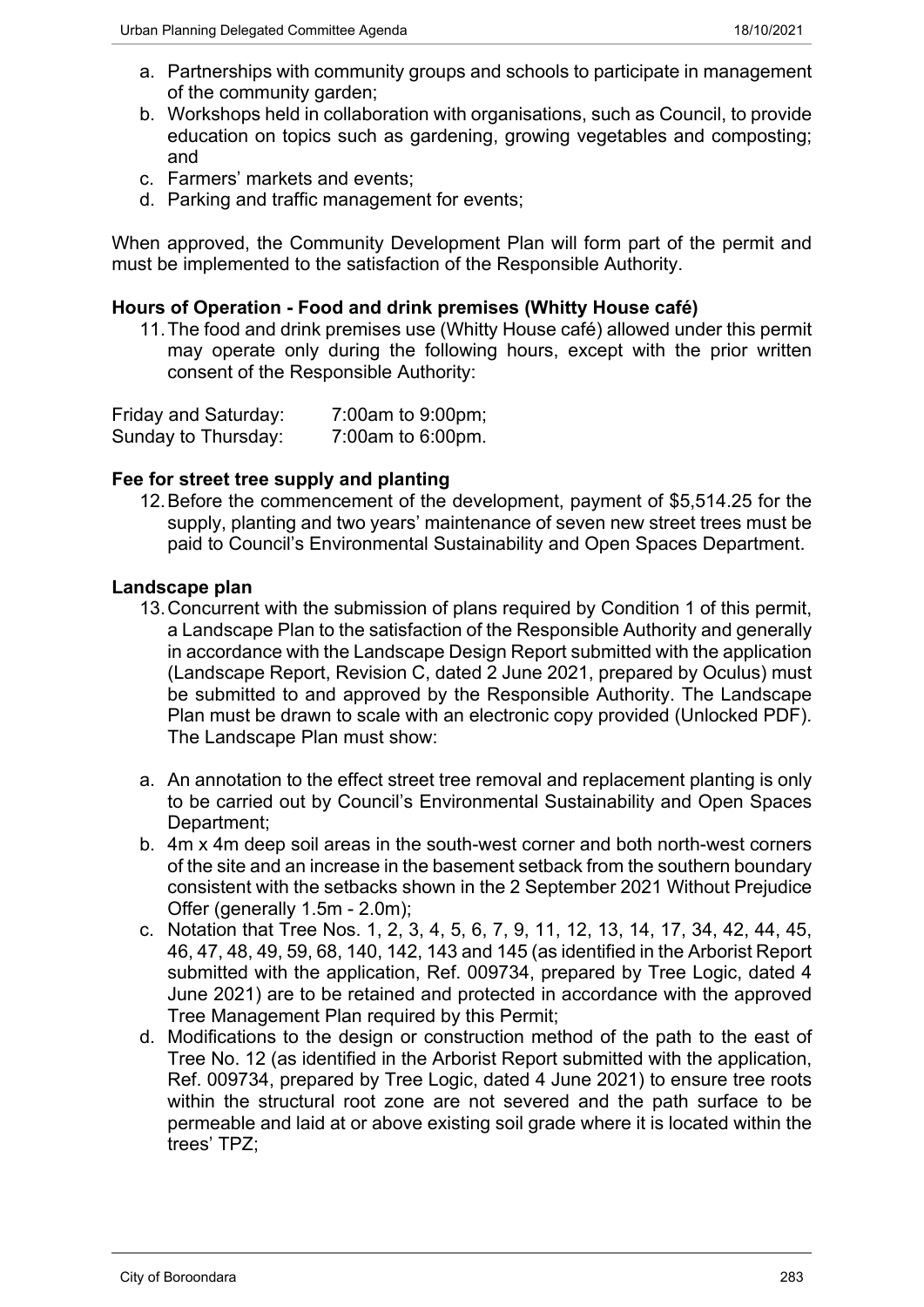- e. Further details demonstrating there are no further level changes or works within the TPZ of Tree No. 42 (as identified in the Arborist Report submitted with the application, Ref. 009734, prepared by Tree Logic, dated 4 June 2021) other than that east of the proposed footpath alignment;
- f. Any necessary modifications to the layout of buildings or works recommended by the approved Tree Management Plan required by this permit;
- g. A notation all landscaped areas are to be plumbed for irrigation with harvested rainwater, with mains back-up.

# **Completion of landscaping works**

14.Landscaping as shown on the endorsed landscape plan/s must be carried out and completed to the satisfaction of the Responsible Authority prior to the occupation of the development as described in any staging plan approved as part of Condition 1 of this Permit.

# **Landscaping maintenance**

15.All landscaping works shown on the endorsed landscape plan/s must be maintained and any dead, diseased or damaged plants replaced, all to the satisfaction of the Responsible Authority.

# **Tree Management Plan**

- 16.Concurrent with the submission of amended plans required by Condition 1 of this Permit and prior to any demolition or site works, a Tree Management Plan to the satisfaction of the Responsible Authority must be submitted to and approved by the Responsible Authority. The Tree Management Plan must be prepared by a suitably qualified and experienced Arborist in relation to the management and maintenance of Tree Nos. 1, 2, 3, 4, 5, 6, 7, 9, 11, 12, 13, 14, 17, 34, 42, 44, 45, 46, 47, 48, 49, 59, 68, 140, 142, 143 and 145 (as identified in the Arborist Report submitted with the application, Ref. 009734, prepared by Tree Logic, dated 4 June 2021). The Tree Management Plan must make specific recommendations in accordance with the Australian Standard AS4970: 2009 - Protection of Trees on Development Sites and detail the following to ensure that all retained trees remain healthy and viable during construction:
	- a. A Tree Protection Plan drawn to scale that shows:
		- i. Tree Protection Zones and Structural Root Zones of all trees to be retained;
		- ii. All tree protection fenced off areas and areas where ground protection systems will be used;
		- iii. The type of foundations (illustration or notation) within each tree protection zone;
		- iv. Any services to be located within the Tree Protection Zone and a notation to state that all services will either be located outside of the tree protection zone, bored under the tree protection zone, or installed using hydro excavation under the supervision of the project arborist; and
		- v. A notation to refer to the Tree Management Plan for specific detail on what actions are required within the Tree Protection Zone.
	- b. Details of how the root system of any tree to be retained will be managed. This must detail any initial non-destructive trenching and pruning of any roots required to be undertaken by the project arborist; and details of how any permeable surfaces within the Tree Protection Zone of retained trees will be constructed;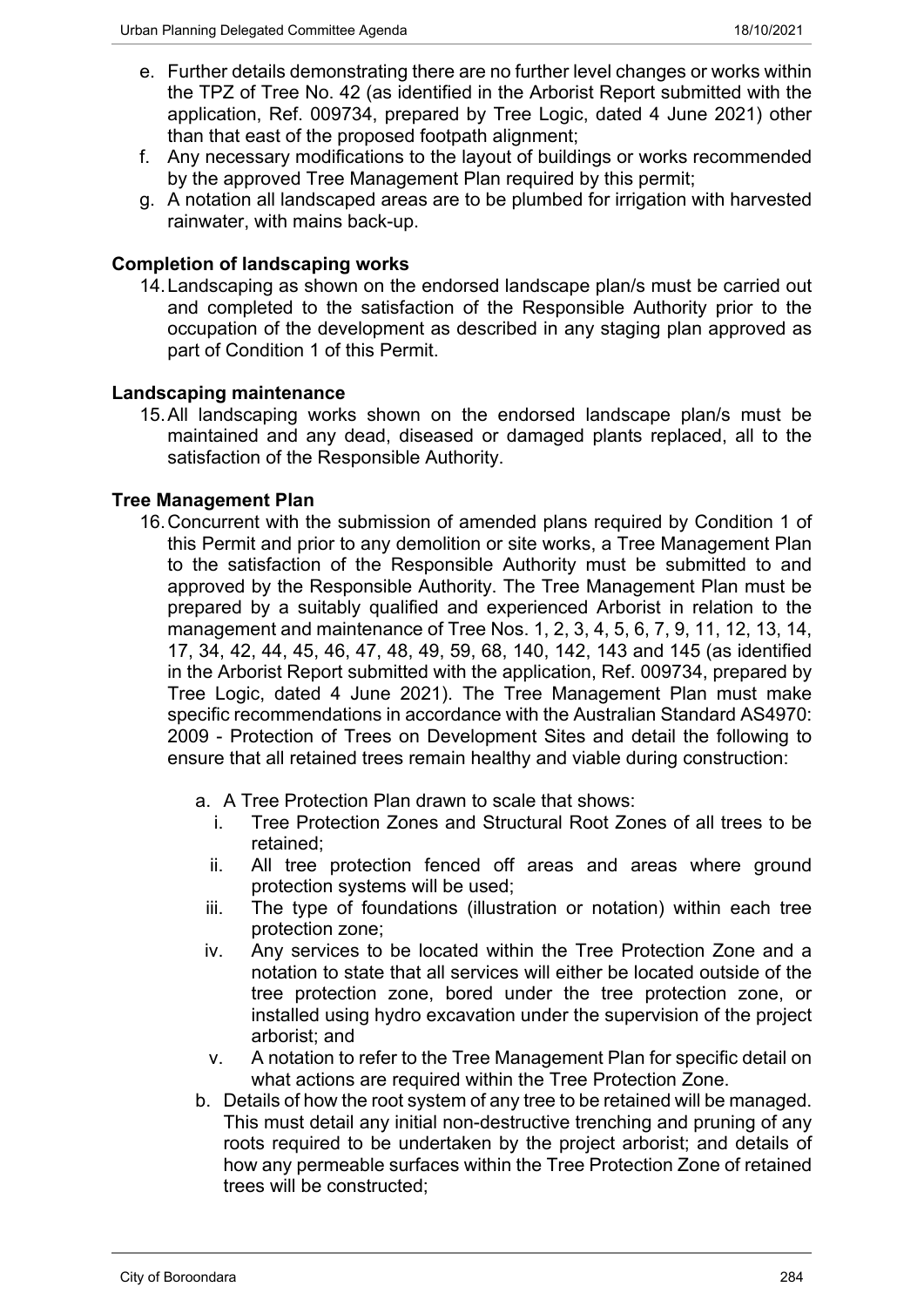- c. Supervision timetable and certification of tree management activities required by the Project Arborist to the satisfaction of the Responsible Authority;
- d. All remedial pruning works that are required to be performed on trees during demolition and development of the site. The pruning comments must reference Australian Standards 4373:2007, Pruning of Amenity Trees and a detailed photographic diagram specifying what pruning will occur.

The recommendations contained in the approved Tree Management Plan must be implemented to the satisfaction of the Responsible Authority and any changes to the endorsed Tree Management Plan will require written authorisation from the Responsible Authority.

# **Tree Management Plan and Construction Management Plan**

17.If a Construction Management Plan is required as a condition of this permit it must be in accordance with the Tree Management Plan and Tree Protection Plan.

# **Contractors to be advised of trees to be retained and protected**

18.The owner and occupier of the site must ensure that, prior to the commencement of buildings and works, all contractors and tradespersons operating on the site are advised of the status of trees to be retained and protected as detailed in the endorsed Tree Management Plan and are advised of any obligations in relation to the protection of those trees.

# **Regulation of activities in Tree Protection Area**

19.No vehicular or pedestrian access, trenching or soil excavation is to occur within the Tree Protection Area as detailed in the endorsed Tree Management Plan without the prior written consent of the Responsible Authority*.* No storage or dumping of tools, equipment or waste is to occur within the Tree Protection Zone.

# **Documentation and Certification by Project Arborist**

20.a) Prior to the commencement of any site works, including demolition and excavation, the Responsible Authority must be provided with evidence that a project arborist has been engaged as part of the ongoing consultant team to oversee the design and construction, and to ensure the development does not have a detrimental impact on the ongoing health and stability of the trees to be retained. The project arborist must hold suitable qualifications and experience to the satisfaction of the Responsible Authority. Evidence of the appointment of the project arborist must be submitted to the satisfaction of the Responsible Authority (quoting the Planning Permit number and site address, emailed to [Boroondara@boroondara.vic.gov.au\)](mailto:Boroondara@boroondara.vic.gov.au) not less than seven (7) days before the commencement of works on site.

b) Prior to the commencement of any site works, including demolition and excavation, a timetable for the supervision and certification of tree management activities which is to the satisfaction of the Responsible Authority must be prepared by the project arborist and submitted to the Responsible Authority for approval. A signed and dated copy of each stage of the supervision timetable certified by the project arborist (quoting the Planning Permit number and site address, emailed to [Boroondara@boroondara.vic.gov.au\)](mailto:Boroondara@boroondara.vic.gov.au) must be submitted to the Responsible Authority not more than seven (7) days following the completion of each stage.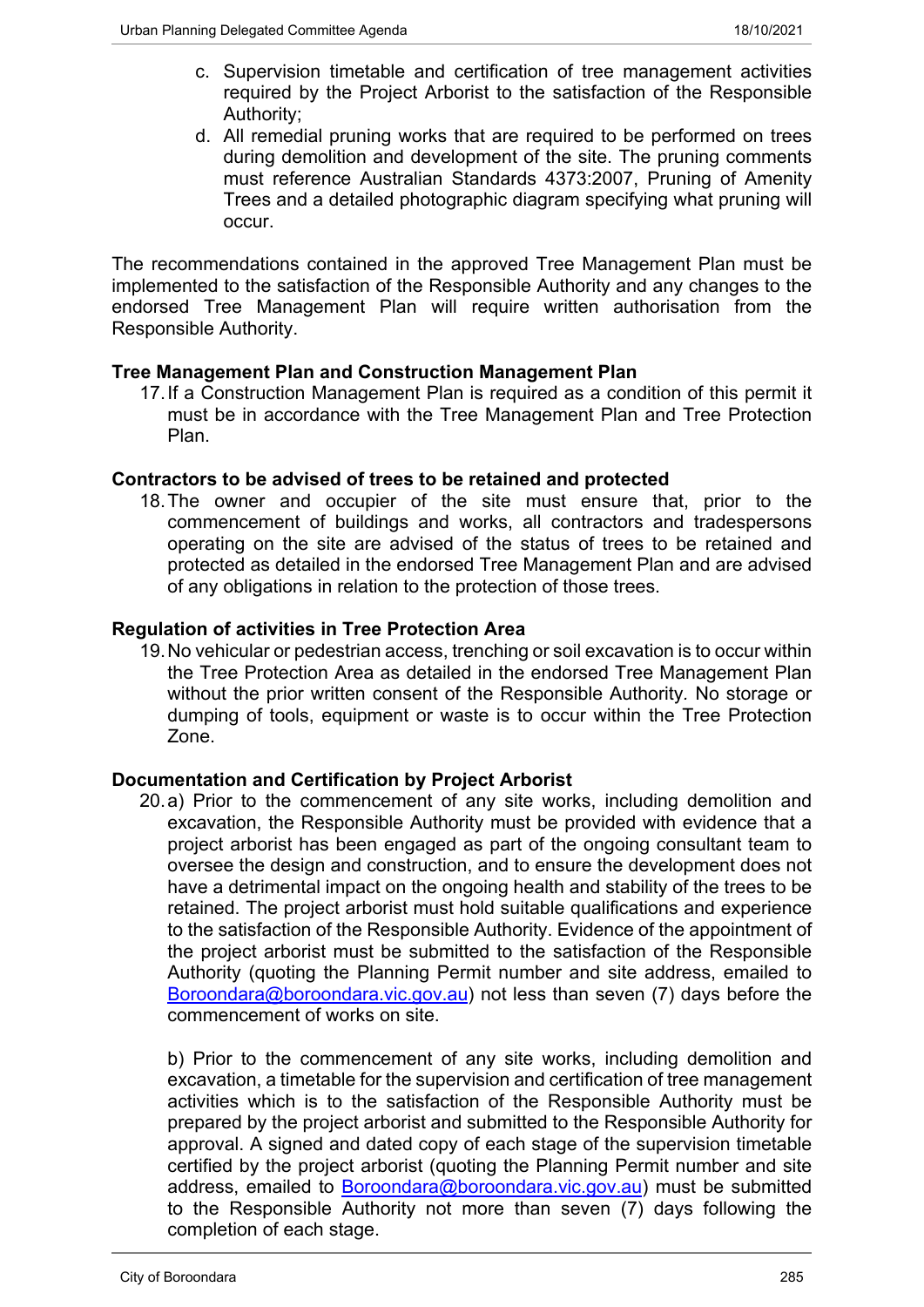# **Drainage**

- 21.Before the commencement of the development, the Council drain which extends through the site, from the south-east corner of No. 5 Stawell Street to the Fernhurst Grove boundary, must be decommissioned and removed or relocated to the satisfaction of the Responsible Authority.
- 22.The site must be drained to the satisfaction of the Responsible Authority.
- 23.The owner must make an arrangement with Council for the provision of drainage and the acceptance of surface and stormwater from the subject land directly or indirectly into Council's drainage system and a final inspection shall be carried out to determine the completion of drainage in accordance with the approved plans, to the satisfaction of the Responsible Authority.
- 24.No polluted and/or sediment laden runoff is to be discharged directly or indirectly into Council's drains or watercourses during and after development, to the satisfaction of the Responsible Authority.
- 25.Planting of trees within drainage easements/adjacent to Council drains being limited to species with shallow root system (shrubs) which will not prejudice or damage the stormwater drain.
- 26.The location of third party or utility assets within the development site must be verified by field survey and clearly shown on all development plans.

#### **Allocation of car parking spaces**

- 27.Car parking spaces must be provided on the land in accordance with the endorsed plans and allocated in the following manner, unless varied with the written consent of the Responsible Authority:
- a. Retirement village residents a minimum of:
	- i. 1-bedroom apartments: 1 car space per retirement apartment;
	- ii. 2-bedroom apartments: 1 car space per retirement apartment;
- iii. 3-bedroom apartments: 2 car spaces per retirement apartment:
- b. Retirement village visitors: A minimum of six car spaces;
- c. Food and drink premises (café): A minimum of one car space;
- d. Whitty House offices: A minimum of nine car spaces.

#### **Use of car parking spaces and driveways**

28.Car spaces, access lanes and driveways shown on the endorsed plans must not be used for any other purpose, to the satisfaction of the Responsible Authority.

# **Loading and unloading**

29.The loading and unloading of goods from vehicles must only be carried out on the subject land within the designated loading bay and car parks, as detailed on the endorsed plans, and must be conducted in a manner which does not cause any interference with the circulation and parking of vehicles on the land.

#### **Hours for deliveries/loading/unloading**

30.Deliveries to the site must only be undertaken between the hours of 7:00am and 8:00pm Monday to Friday and 8:00am to 5:00pm Saturday, Sunday and Public Holidays, to the satisfaction of the Responsible Authority. Newspaper deliveries may take place outside these hours.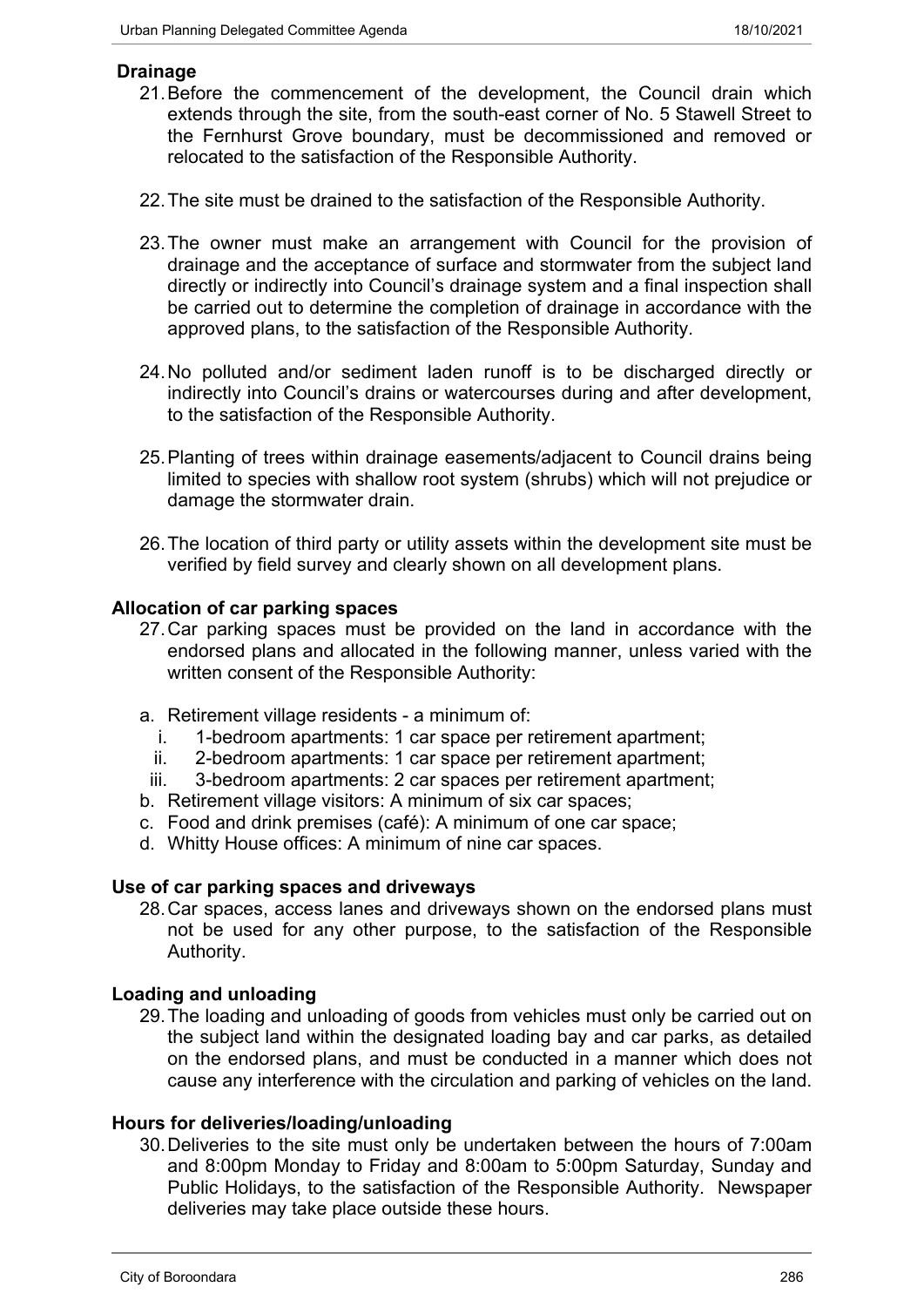#### **Vehicle crossovers**

31.Any new vehicle crossover or modification to an existing vehicle crossover must be constructed to the satisfaction of the Responsible Authority.

# **Removal of redundant vehicle crossovers**

32.All disused or redundant vehicle crossovers must be removed and the area reinstated with footpath, naturestrip, kerb and channel to the satisfaction of the Responsible Authority.

# **Concealment of pipes**

33.All pipes (except down-pipes), fixtures, fittings and vents servicing any building on the site must be concealed in service ducts or otherwise hidden from external view, to the satisfaction of the Responsible Authority.

#### **Conservation Management Plans**

- 34.Concurrent with the submission of amended plans required by Condition 1 of this Permit, separate Conservation Management Plans which are to the satisfaction of the Responsible Authority must be prepared for each of Whitty House and its stable, Esmonde House and Plumstead House, by a suitably qualified architect or heritage expert and submitted to the Responsible Authority (unlocked PDF) for approval. The Plans must provide a detailed account of the proposed repair, conservation, restoration, reinstatement and reconstruction of each heritage place, including but not limited to:
- a. Repair of brickwork, pointing and render;
- b. Restoration of tuck pointing;
- c. Repair of roofing and stormwater goods;
- d. Make good timber windows and joinery;
- e. Removal of redundant services;
- f. Repairs to be undertaken by a qualified heritage tradesperson, including a description of the experience and expertise of persons undertaking any conservation, restoration and reconstruction works;
- g. Mortar and render mixtures are to be sensitive to the long term conservation of the place (i.e. historically correct materials, not cementitious, and hue);
- h. Prioritization of repair of fabric over replacement;
- i. In the event of any elements requiring replacement, ensuring the new element matches the existing fabric in terms of materiality, profile, colour, etc.;
- j. Details of all proposed conservation, restoration and reconstruction works documented on 'conservation drawings' consisting of scaled elevations and detailing providing sufficient detail to identify methods and specifications of demolition, conservation, repair and reconstruction works;
- k. Paint colours to repaired joinery and render detailed;
- l. Method of any paint removal;
- m. Details of how bricks will be selected to match the existing original bricks;
- n. The selection and use of any infill materials;
- o. Details of the flooring materiality and colour in the Whitty House café and associated terrace;
- p. Detailed design drawings of the two new windows in the southern elevation of Esmonde House;
- q. Detailed design drawings of the double-door opening on the northern elevation of Esmonde House;
- r. Detailed design drawings of the new opening within the portico on the western elevation of Esmonde House;
- s. Any other works deemed necessary, including those recommended by the Structural Integrity Report required by this Permit.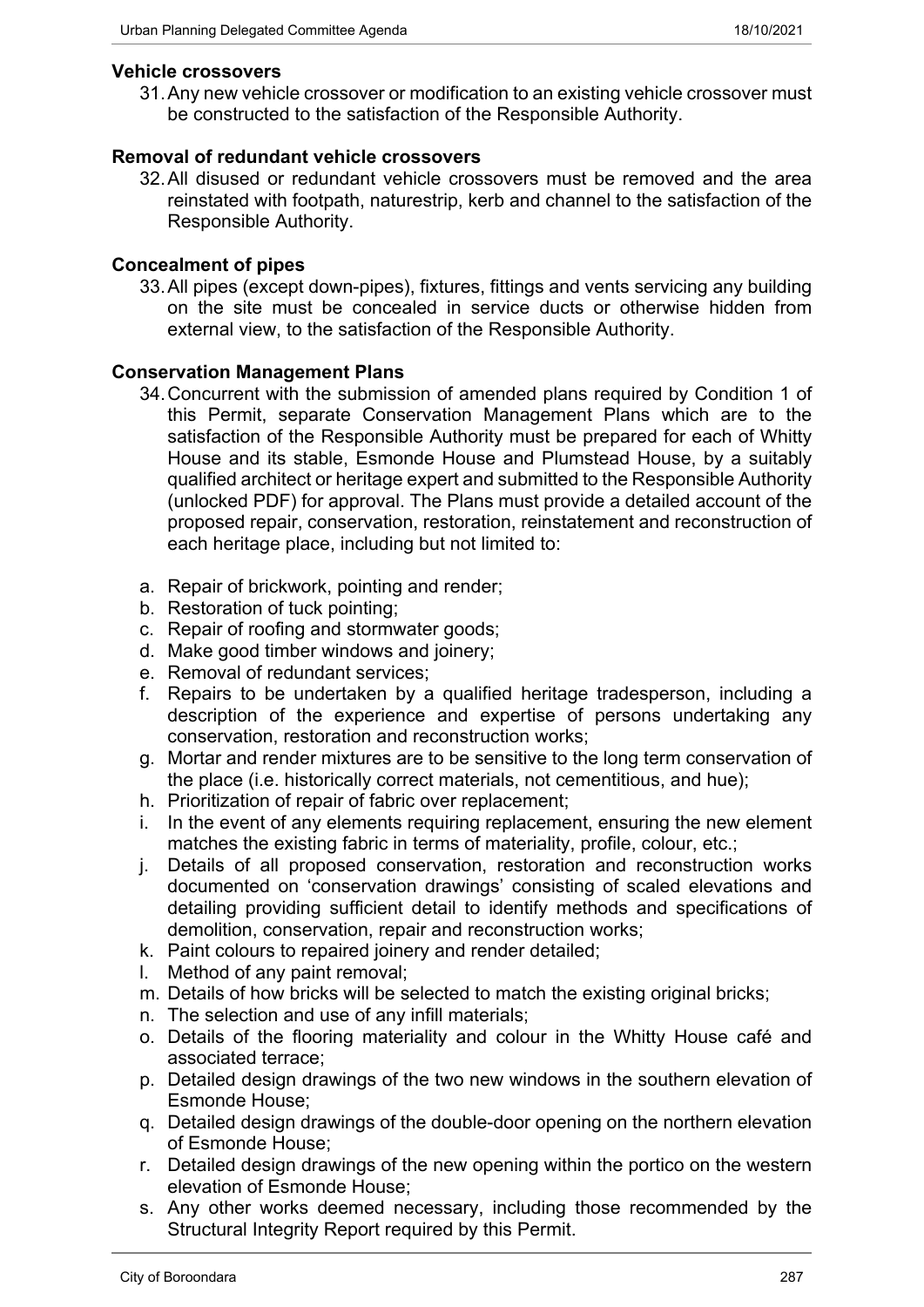The Plan must include method statements and construction detail (minimum scale 1:20) informing the proposed works. Once approved, the requirements and recommendations contained in the Plan must be implemented and maintained to the satisfaction of the Responsible Authority.

# **Historical Interpretation Plans**

35.Concurrent with the submission of amended plans required by Condition 1 of this Permit, Heritage Interpretation Plans detailing heritage interpretation elements to be implemented on site for each of Whitty House and its stable, Esmonde House and Plumstead House must be prepared by a suitably qualified heritage consultant or interpretation specialist and submitted to the Responsible Authority (unlocked PDF) for approval. The proposed interpretation devices should address the history and significance of the three significant graded buildings on site, as well as any other key historical themes relevant to the place. When approved, the Plan will form part of the permit and the requirements and recommendations contained in the Plan must be implemented prior to the commencement of the occupation of the retirement village to the satisfaction of the Responsible Authority.

# **Structural Integrity Report**

36.Concurrent with the submission of amended plans required by Condition 1 of this Permit, a Structural Integrity Report which is to the satisfaction of the Responsible Authority must be prepared by a suitably qualified expert and submitted to the Responsible Authority (unlocked PDF) for approval. The Report must provide a detailed account of the proposed method/s for maintaining the safety and integrity of the retained structure of Esmonde House and Plumstead House during the demolition, excavation and construction phases.

When approved, the Report will form part of the permit and the requirements and recommendations contained in the Report must be implemented to the satisfaction of the Responsible Authority.

# **Environmentally Sustainable Design (ESD) and Water Sensitive Urban Design (WSUD) Report**

- 37.Concurrent with the submission of amended plans required by Condition 1 of this Permit, an ESD and WSUD Report which is to the satisfaction of the Responsible Authority must be submitted to the Responsible Authority (unlocked PDF) for approval. The report must be generally in accordance with the Sustainability Management Plan submitted with the application (Project No.: MEL2384, Revision 02, dated 31 March 2021, prepared by ADP Consulting) but modified to include:
- a. Electric vehicle (EV) charging facilities, or "EV ready" infrastructure, throughout the basement car park.

Once satisfactory, the Report will be endorsed and will form part of the permit and must be implemented prior to the occupation of the building and maintained to the satisfaction of the Responsible Authority.

# **Waste Management Plan**

38.Concurrent with the submission of amended plans required by Condition 1 of this Permit, a Waste Management Plan which is to the satisfaction of the Responsible Authority must be submitted to the Responsible Authority (unlocked PDF) for approval.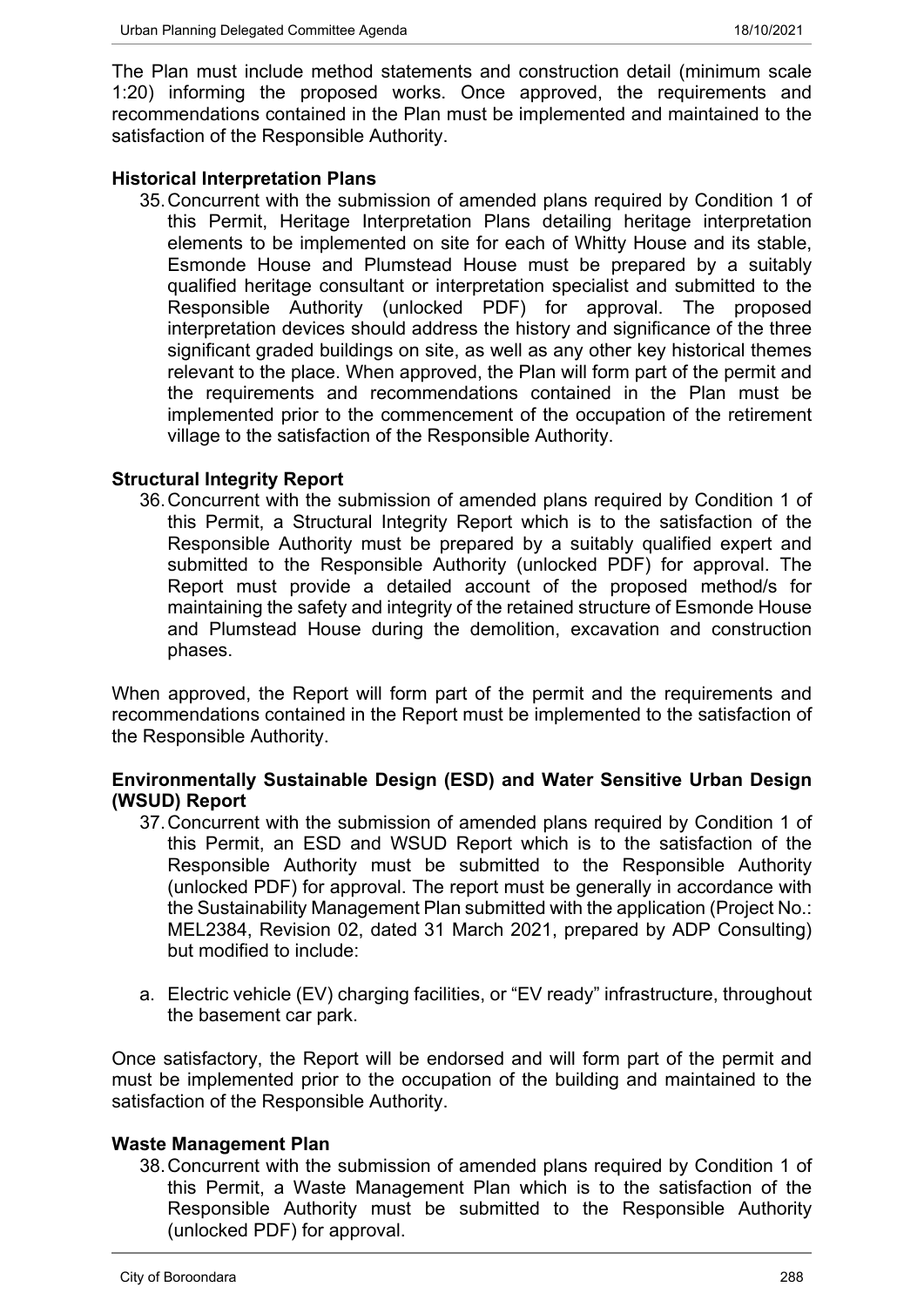The report must be generally in accordance with the Waste Management Plan submitted with the application (Ref. G26474R-02C, dated April 2021, prepared by Traffix Group) but modified to show:

a. In section 2.3.1 - Waste Streams (page 11) for the residential component, the ongoing supply to retirement apartment residents of compostable liners for the FOGO caddy.

Once satisfactory, such plan will be endorsed and will form part of the permit and must be implemented and complied with at all times to the satisfaction of the Responsible Authority.

#### **Regular waste removal**

39.All waste material not required for further on-site processing must be regularly removed from the site. All vehicles removing waste must have fully secured and contained loads so that no wastes are spilled or dust or odour is created, to satisfaction of the Responsible Authority.

#### **Maintenance of waste storage area**

- 40.All bins and receptacles used for the collection and storage of solid waste, recyclables and other wastes must be kept in a designated area, to the satisfaction of the Responsible Authority. This storage area must be:
	- a. Properly paved and drained to a legal point of discharge;
	- b. Screened from view with a suitably designed enclosure;
	- c. Supplied with adequate hot and cold water; and
	- d. Maintained in a clean and tidy condition free from offensive odours;

to the satisfaction of the Responsible Authority.

#### **Hours for waste collection**

41.Collection of waste must be conducted so as not to cause any unreasonable disturbance to nearby residential properties and may only take place during the following times (excluding the AM and PM commuter peak hours):

| Monday to Friday:           | 7:00am to 6:00pm      |
|-----------------------------|-----------------------|
| Saturday & Public Holidays: | $9:00$ am to 6:00pm   |
| Sunday:                     | No collection allowed |

to the satisfaction of the Responsible Authority.

#### **Construction Management Plan**

- 42.Prior to the commencement of any site works, including demolition and excavation, a Construction Management Plan must be submitted to and endorsed by the Responsible Authority. No works are permitted to occur until the Plan has been endorsed by the Responsible Authority. Once endorsed, the construction management plan will form part of the permit and must be implemented to the satisfaction of the Responsible Authority. The plan must be prepared in accordance with Council's Construction Management Plan Template and provide details of the following:
- a. Hours for construction activity in accordance with any other condition of this permit;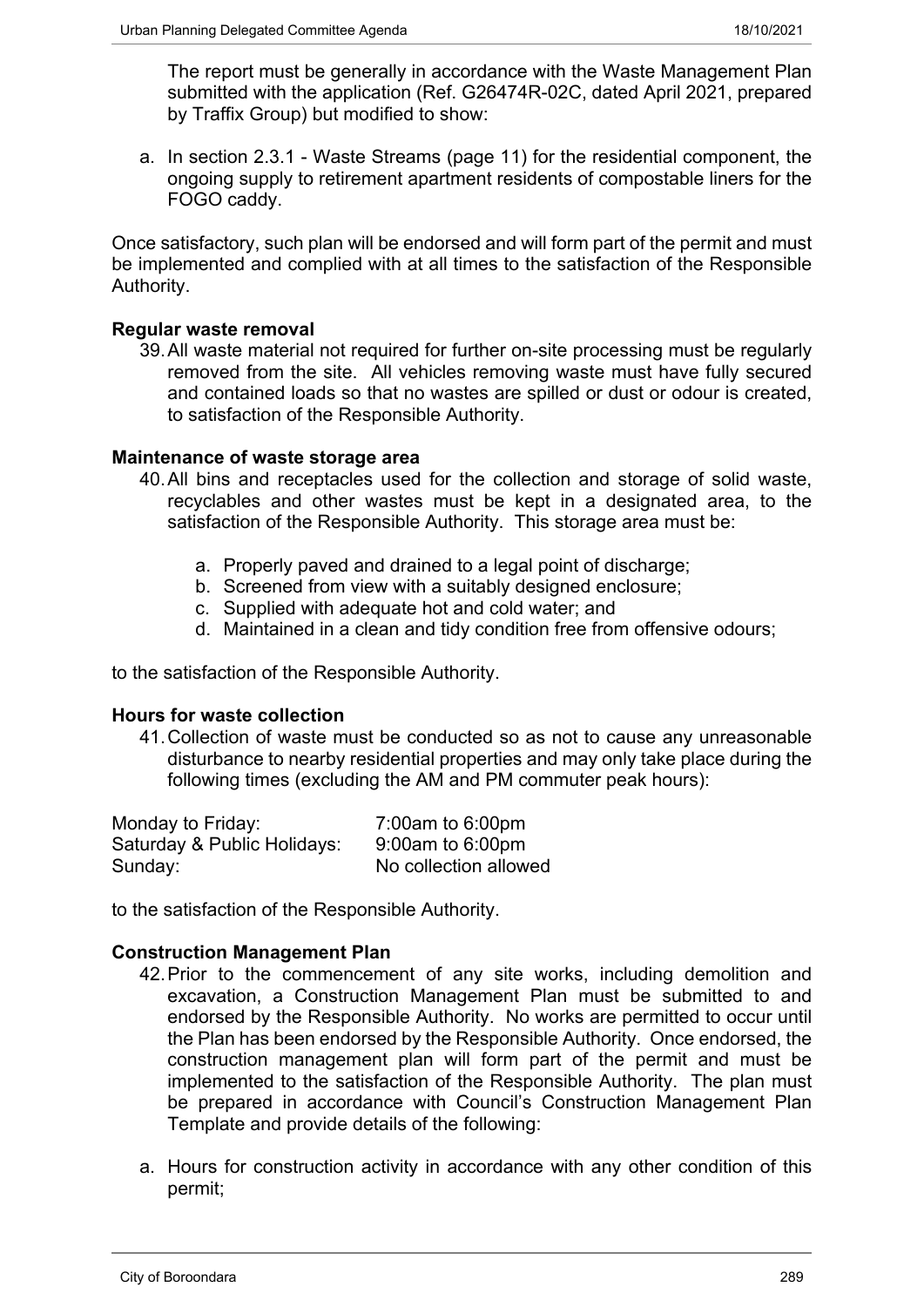- b. Measures to ensure construction workers operating on the site, including subcontractors/tradespersons, are aware of the contents of the approved Tree Management Plan
- c. Measures to control noise, dust, water and sediment laden runoff;
- d. Measures relating to removal of hazardous or dangerous material from the site, where applicable;
- e. A plan showing the location of parking areas for construction and subcontractors' vehicles on and surrounding the site, to ensure that vehicles associated with construction activity cause minimum disruption to surrounding premises. Any basement car park on the land must be made available for use by sub-constructors/tradespersons upon completion of such areas, without delay;
- f. A Traffic Management Plan showing truck routes to and from the site;
- g. Swept path analysis demonstrating the ability for trucks to enter and exit the site in a safe manner for the largest anticipated truck associated with the construction;
- h. A plan showing the location and design of a vehicle wash-down bay for construction vehicles on the site;
- i. Measures to ensure that sub-contractors/tradespersons operating on the site are aware of the contents of the construction management plan;
- j. Contact details of key construction site staff;
- k. A site plan showing the location of any site sheds, on-site amenities, building waste storage and the like, noting that Council does not support site sheds on Council road reserves; and
- l. Any other relevant matters, including any requirements of the Department of Transport.

#### **Hours for demolition and construction**

43.All works including earthworks, demolition and construction activity associated with the approved development must take place only during the following hours, except with the prior written consent of the Responsible Authority:

| Monday to Thursday:       | $7:00$ am to 6:30pm |
|---------------------------|---------------------|
| Friday:                   | 7:00am to 5:00pm    |
| Saturday:                 | 9:00am to 5:00pm    |
| Sunday & Public Holidays: | No construction     |

# **Amenity of area**

- 44.The amenity of the area must not be adversely affected by the use and development as a result of the:
- a. Transport of materials, goods or commodities to or from the land; and/or
- b. Appearance of any building, works, stored goods or materials; and/or
- c. Emission of noise, artificial light, vibration, smell, fumes, smoke, vapour, steam, ash, dust, waste water, waste products, grit or oil; and/or
- d. The presence of vermin;

or in any other way, to the satisfaction of the Responsible Authority.

#### **Music broadcasts (Whitty House café and forecourt)**

45.Any music played or broadcast in the outdoor terrace area of the Whitty House café and forecourt must be played as background music, at a volume that will allow for café patrons to comfortably hold a conversation without significant effort to raise their voice, to the satisfaction of the Responsible Authority.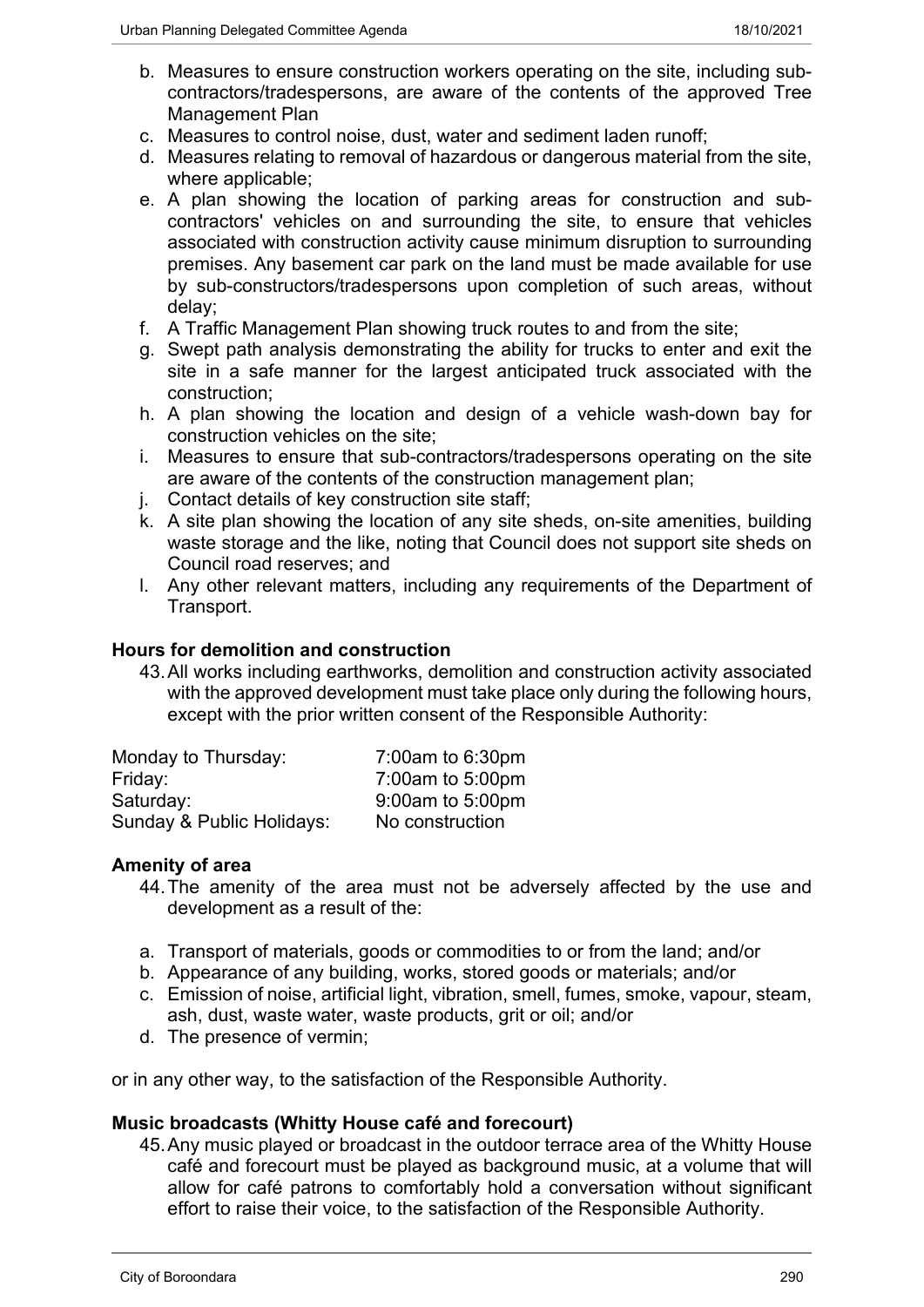#### **Outdoor speakers**

46.Any speakers used for outdoor broadcasts in the outdoor terrace of the Whitty House café and forecourt must not be located at a height greater than the top of the boundary fence shared with No. 1 Fernhurst Grove.

# **Permit to expire:**

47.This permit will expire if:

- a. The development does not start within four (4) years of the issue date of this permit; or
- b. The development is not completed within six (6) years of the issue date of this permit.

The Responsible Authority may extend the times referred to if a request is made in writing before the permit expires or:

- (i) within six (6) months afterwards if the development has not commenced; or
- (ii) within twelve (12) months afterwards if the development has not been completed.

Council and the Victorian Civil and Administrative Tribunal are unable to approve requests outside of the relevant time frame.

#### **Notes**

- Headings are for ease of reference only and do not affect the interpretation of permit conditions.
- This is not a Building Permit. A Building Permit may be required prior to the commencement of any works associated with the proposed development.
- Pursuant to Council's Residential Parking Permit Policy (2011), the owners and occupiers of retirement apartments approved in this development will not be eligible to obtain resident or visitor parking permits.
- Prior to the commencement of any works on the site, the owner/developer must submit drainage plans for assessment and approval by the Responsible Authority (Asset Management).
- Stormwater drains are to be connected to a legal point of discharge approved by Council. Drainage Connections within a road reserve, right-of-way, and parkland, within an easement or to a Health Act drain must be to Council's standards. A Council Supervision Permit is required for this work. All fees and charges associated with the connection are to be borne by the applicant.
- Prior to the commencement of any works on the site, the owner / developer must submit any new vehicular crossover or modification or alteration to an existing crossover proposal for assessment and approval by the Responsible Authority (Asset Management).
- Plant, equipment or services (other than those shown on the endorsed plans) that are visible from a street or a public park may require further planning permission. This includes air-conditioners, solar panels, water tank and the like.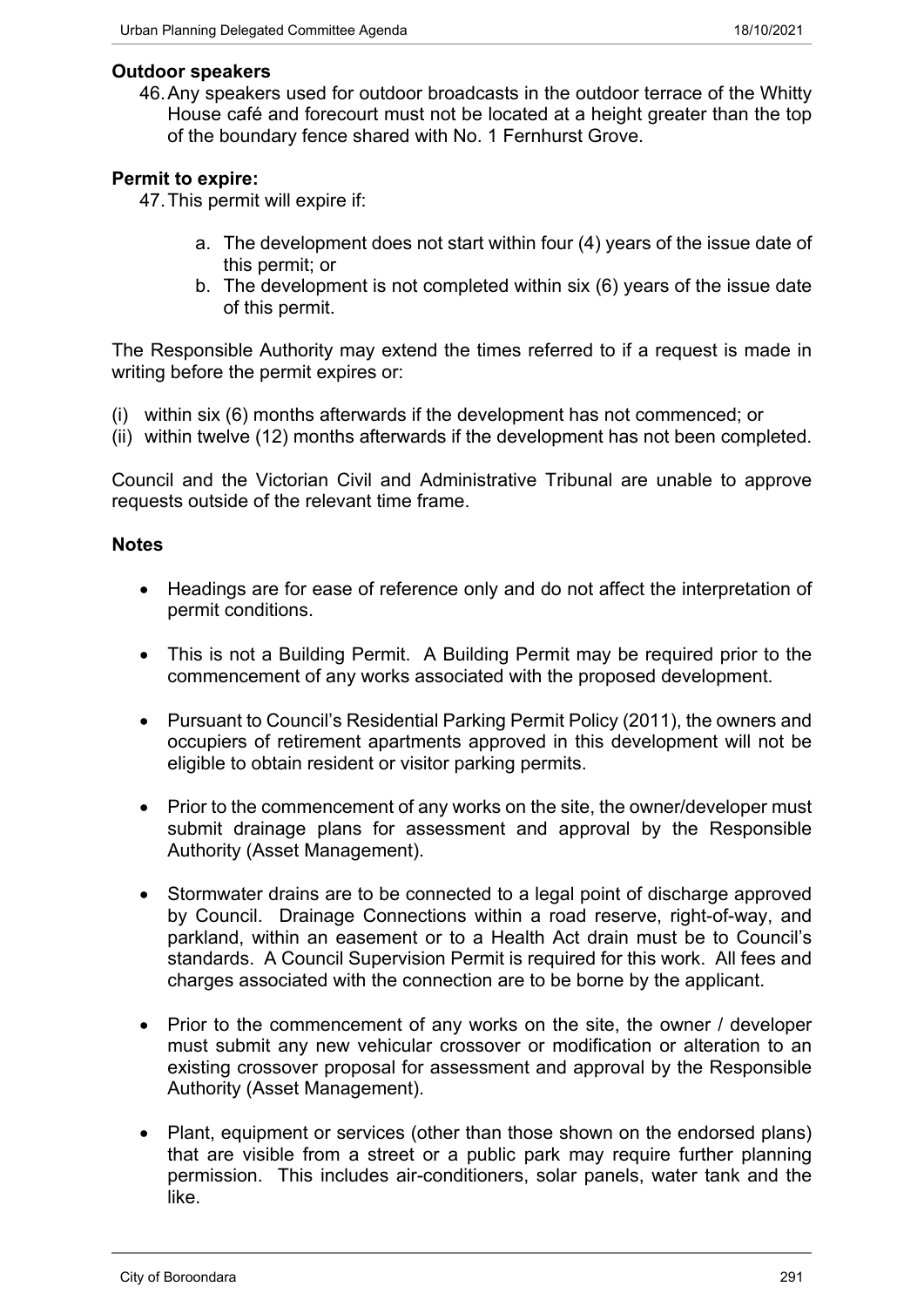- The Tree Protection Local Law requires that a Local Law Tree Permit be sought from Council for the removal and/or lopping of a 'Significant Tree' and/or excavation within the critical root zone of a Significant Tree. A list of Significant Trees is available at [http://www.boroondara.vic.gov.au/our](http://www.boroondara.vic.gov.au/our-city/trees/significant-trees)[city/trees/significant-trees](http://www.boroondara.vic.gov.au/our-city/trees/significant-trees). A Local Law Tree Permit is also required to remove, damage kill or destroy any identified 'Canopy Tree' which may include any excavation within the tree protection zone of a 'canopy tree'. The Tree Protection Local Law identifies a 'Canopy tree' as any tree with a single trunk circumference of 110cm or a combined circumference of a multi stemmed tree of 110cm or greater measured at 1.5m above ground level. A Planning Permit does not constitute a Local Law Tree Permit or permission to remove, damage kill or destroy a significant or canopy tree. The Tree Protection Local Law is available to download at <http://www.boroondara.vic.gov.au/our-city/trees/tree-works-permits> alternatively please contact Council's Arborist – Statutory Planning (telephone 9278 4888) should a Local Law Tree Permit be required.
- An Asset Protection Permit is required prior to the commencement of site works in accordance with Council's Protection of Council Assets and Control of Building Sites Local Law 2011.
- Council's Environmental Sustainability and Open Spaces Department gives in principle support to the removal of Tree 53 (as identified in the Arborist Report submitted with the application, Ref. 009734, prepared by Tree Logic, dated 4 June 2021) on the endorsed plans. This support is conditional on the Council's street tree removal application process, which may require community consultation; and payment of the tree's amenity value and removal costs.
- Council's street tree planting season extends from May to September.

# **Notes in relation to drainage:**

- Prior to the commencement of any works on the site, the owner/developer must submit drainage plans for assessment and approval by the Responsible Authority (Asset Management).
- Stormwater drainage plans must include the location of any existing or proposed trees within the vicinity of drainage works and document how any potential conflicts between trees and drains will be addressed during and after construction.
- Stormwater drainage runoff shall be collected in a complete and effective system of drains and connected to the Approved Point of Stormwater Discharge.
- Prior consent from Council and any and all public authorities is required to be obtained for alteration or reinstatement of assets or services affected as a result of the development.
- No groundwater or anything other than Stormwater is to be discharged into an open discharge system. (Kerb & channel, made surface of a right of way or similar surface drainage system)